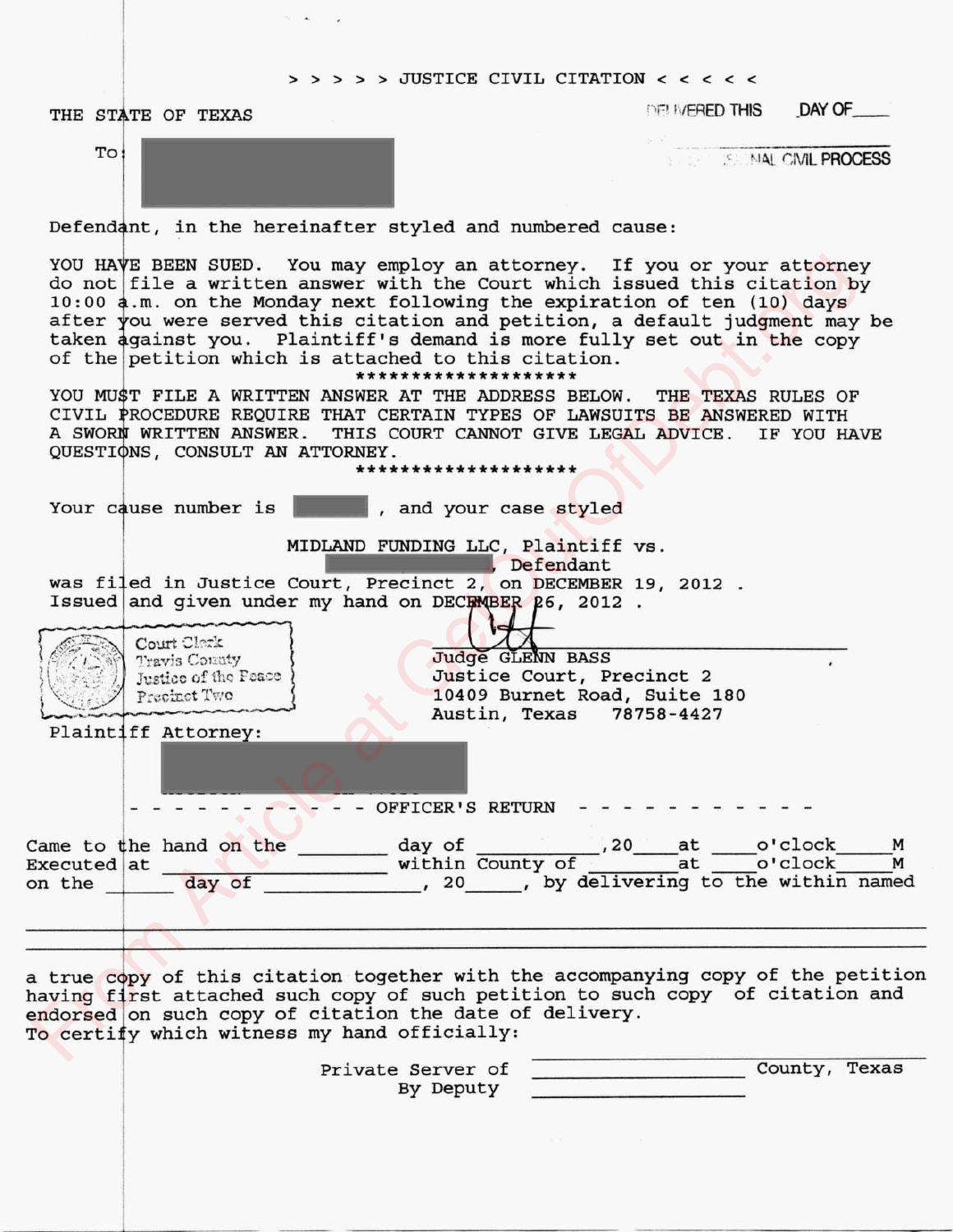|  |                                                                                                                                                                                                                  | CAUSE NO.                                                                             |                      |                                                                                             |  |  |  |
|--|------------------------------------------------------------------------------------------------------------------------------------------------------------------------------------------------------------------|---------------------------------------------------------------------------------------|----------------------|---------------------------------------------------------------------------------------------|--|--|--|
|  | MIDLAND FUNDING LLC                                                                                                                                                                                              |                                                                                       | IN THE JUSTICE COURT |                                                                                             |  |  |  |
|  | <b>PLAINTIFF</b>                                                                                                                                                                                                 |                                                                                       |                      |                                                                                             |  |  |  |
|  | v.                                                                                                                                                                                                               |                                                                                       | PRECINCT 2 PLACE 1   |                                                                                             |  |  |  |
|  |                                                                                                                                                                                                                  |                                                                                       |                      |                                                                                             |  |  |  |
|  | <b>DEFENDANT</b>                                                                                                                                                                                                 |                                                                                       |                      | 2012 DEC 19<br>m,                                                                           |  |  |  |
|  | TRAVIS COUNTY, TENSIS<br>TRAVIS COUNTY, TENSIS<br>ETITION<br>ETITION<br>COUNTY TEND TO THE THE TRAVIS COUNTY<br>COUNTY TENDS TO THE TRAVIS COUNTY<br>PM 5: 06<br>PLAINTIFF'S ORIGINAL PETITION                   |                                                                                       |                      |                                                                                             |  |  |  |
|  | TO THE HONORABLE COURT:                                                                                                                                                                                          |                                                                                       |                      |                                                                                             |  |  |  |
|  |                                                                                                                                                                                                                  | MIDLAND FUNDING LLC, the Plaintiff, complains of                                      |                      | and for cause of                                                                            |  |  |  |
|  | action shows:<br>A. Discovery Level<br>1.<br>Plaintiff intends to conduct discovery under Level 1 of the Texas Rules of Civil                                                                                    |                                                                                       |                      |                                                                                             |  |  |  |
|  |                                                                                                                                                                                                                  |                                                                                       |                      |                                                                                             |  |  |  |
|  | Procedure.                                                                                                                                                                                                       |                                                                                       |                      |                                                                                             |  |  |  |
|  | <b>B. Parties and Service of Citation.</b>                                                                                                                                                                       |                                                                                       |                      |                                                                                             |  |  |  |
|  | 2.                                                                                                                                                                                                               |                                                                                       |                      | The Plaintiff is a foreign limited liability company duly authorized to conduct business in |  |  |  |
|  | the State of Texas.                                                                                                                                                                                              |                                                                                       |                      |                                                                                             |  |  |  |
|  | 3.                                                                                                                                                                                                               | The Defendant is a resident of TRAVIS, County, Texas, and may be served at the        |                      |                                                                                             |  |  |  |
|  | following address, or wherever the Defendant may be found:                                                                                                                                                       |                                                                                       |                      |                                                                                             |  |  |  |
|  |                                                                                                                                                                                                                  |                                                                                       |                      |                                                                                             |  |  |  |
|  |                                                                                                                                                                                                                  | C. Venue                                                                              |                      |                                                                                             |  |  |  |
|  | 4.                                                                                                                                                                                                               | Venue is proper in TRAVIS County because Defendant, a natural person, resides in this |                      |                                                                                             |  |  |  |
|  | county.<br>D. Midland's Efforts To Resolve<br><b>The Underlying Obligation</b>                                                                                                                                   |                                                                                       |                      |                                                                                             |  |  |  |
|  | 5.<br>Plaintiff Midland Funding LLC owns portfolios of consumer receivables, which it                                                                                                                            |                                                                                       |                      |                                                                                             |  |  |  |
|  | attempts to collect. When working with individual consumers, Plaintiff Midland Funding LLC and its<br>affiliates (collectively, "Midland") generally attempt to contact consumers like Defendant through several |                                                                                       |                      |                                                                                             |  |  |  |
|  |                                                                                                                                                                                                                  |                                                                                       |                      |                                                                                             |  |  |  |
|  | means, all in an effort to establish contact and to resolve the underlying obligation. In doing so, Midland                                                                                                      |                                                                                       |                      |                                                                                             |  |  |  |
|  |                                                                                                                                                                                                                  |                                                                                       |                      |                                                                                             |  |  |  |

NCC1 - 81687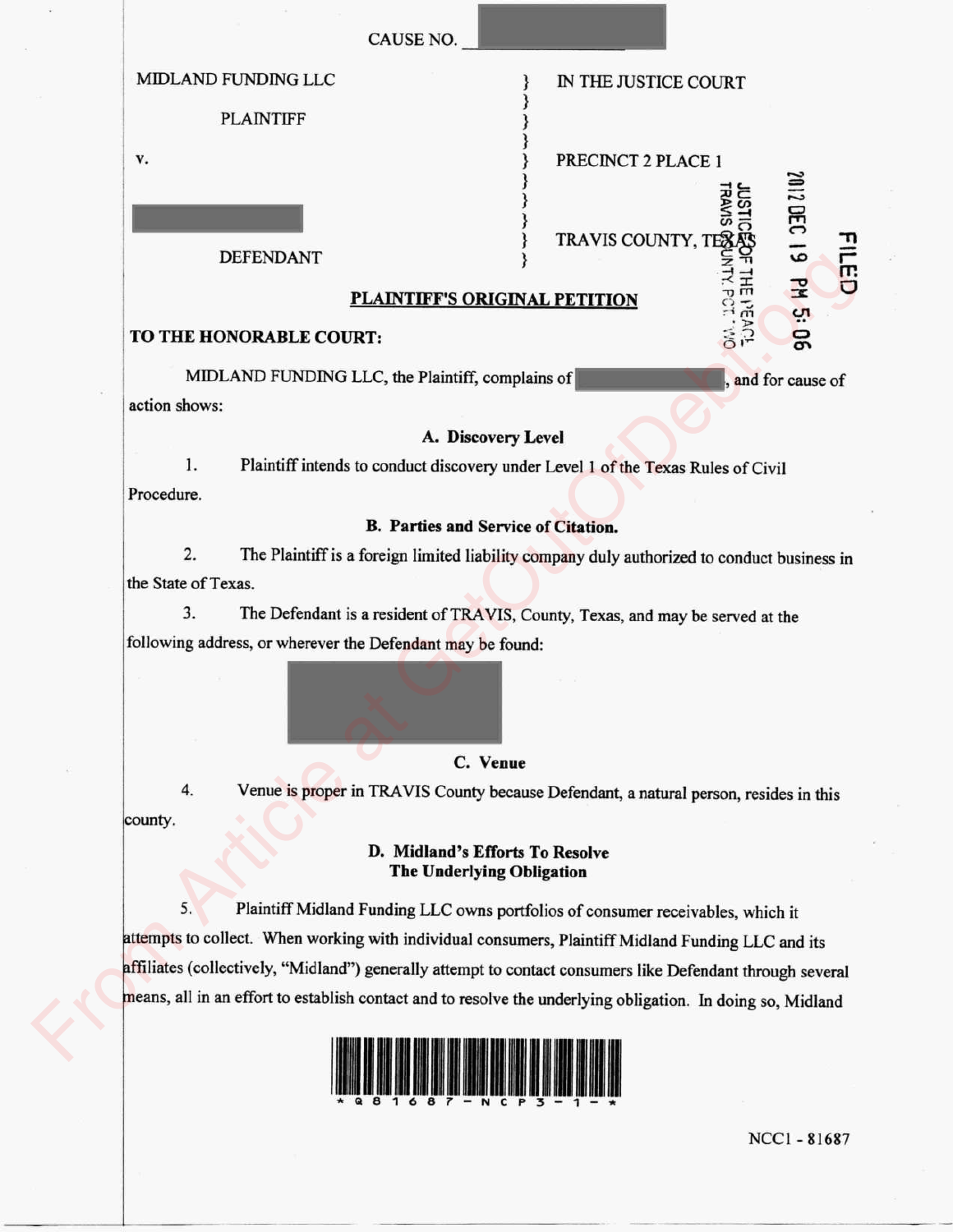attempts to assess each consumer's willingness to pay, through phone calls, letters or other means. Midland attempts to exclude consumers from its collection efforts, where Midland believes those consumers are facing extenuating circumstances or hardships that would prevent them from making any payments.

6. When Midland contacts consumers, it strives to treat consumers with respect, compassion and integrity. Midland works with consumers in an effort to find mutually-beneficial solutions, often offering discounts, hardship plans, and payment options. Midland's efforts are aimed at working with consumers to repay their obligations and to attain financial recovery. Midland strives to engage in dialogue that is honorable and constructive, and to play a positive role in consumers' lives.

7. Despite Midland's efforts to reach consumers and resolve the consumer's obligations, only a percentage of consumers choose to engage with Midland. Those who do are often offered discounts or payment plans that are intended to suit their needs. Midland would prefer to work with consumers to establish voluntary payment arrangements resulting in the resolution of any underlying obligations. However, the majority of Midland's consumers ignore calls or letters, and some simply refuse to repay their obligations despite an apparent ability to do so. When this happens, Midland must decide then whether to pursue collection through legal channels, including litigation like the present action against Defendant. Although the account is now in litigation, Plaintiff remains willing to explore a mutually-beneficial solution through voluntary payment arrangements, if possible. dialogue that is honorable and constructive, and to play a positive role in consumers' lives.<br>
7. Despite Midland's efforts to reach consumers choose to capage with Midland. Those who do are often offered<br>
discounts or pa

### **E. Facts**

8. Defendant opened an account with CHASE BANK USA, N.A.. Plaintiff purchased Defendant's debt, and Plaintiff is now owed money from Defendant. Relevant information related to the account is as follows:

ORIGINAL CREDITOR:<br>
ORIGINAL ACCOUNT NO.:<br>
ORIGINAL ACCOUNT NO.: ORIGINAL ACCOUNT NO.: DATE OF CHARGE-OFF: 04/30/2010 CHARGE-OFF BALANCE: \$7,326.49

#### **F. Count 1- Breach of Contract**

9. Defendant breached his/her obligation to pay Plaintiff by failing and/or-refusing  $\mathbb{R}$  pay the remainder of the obligation on this account. The breach was material because Defendant did not ubstantially perform a material obligation - payment - as required under the contract.

10. Dem and for payment has been made by Plaintiff, and Defendant has refused and failed to remit the amount of \$7,326.49, as well as interest of \$0.00, for a total balance due of \$7,326.49.

11. Interest on the account continues to accrue at the contractual or legal rate.

12. Plaintiff's injury, which is the extent of the amount owed on the account, was a natural and probable consequence of Defendant's breach.

#### **G. Count** 2- **Account Stated**

13. Plaintiff is entitled to relief under the common law cause of action of account stated. ransactions between the parties or their predecessors-in-interest gave rise to indebtedness of the

NCC1 - 81687

**XI Q**

**1j** fTl

**• 0**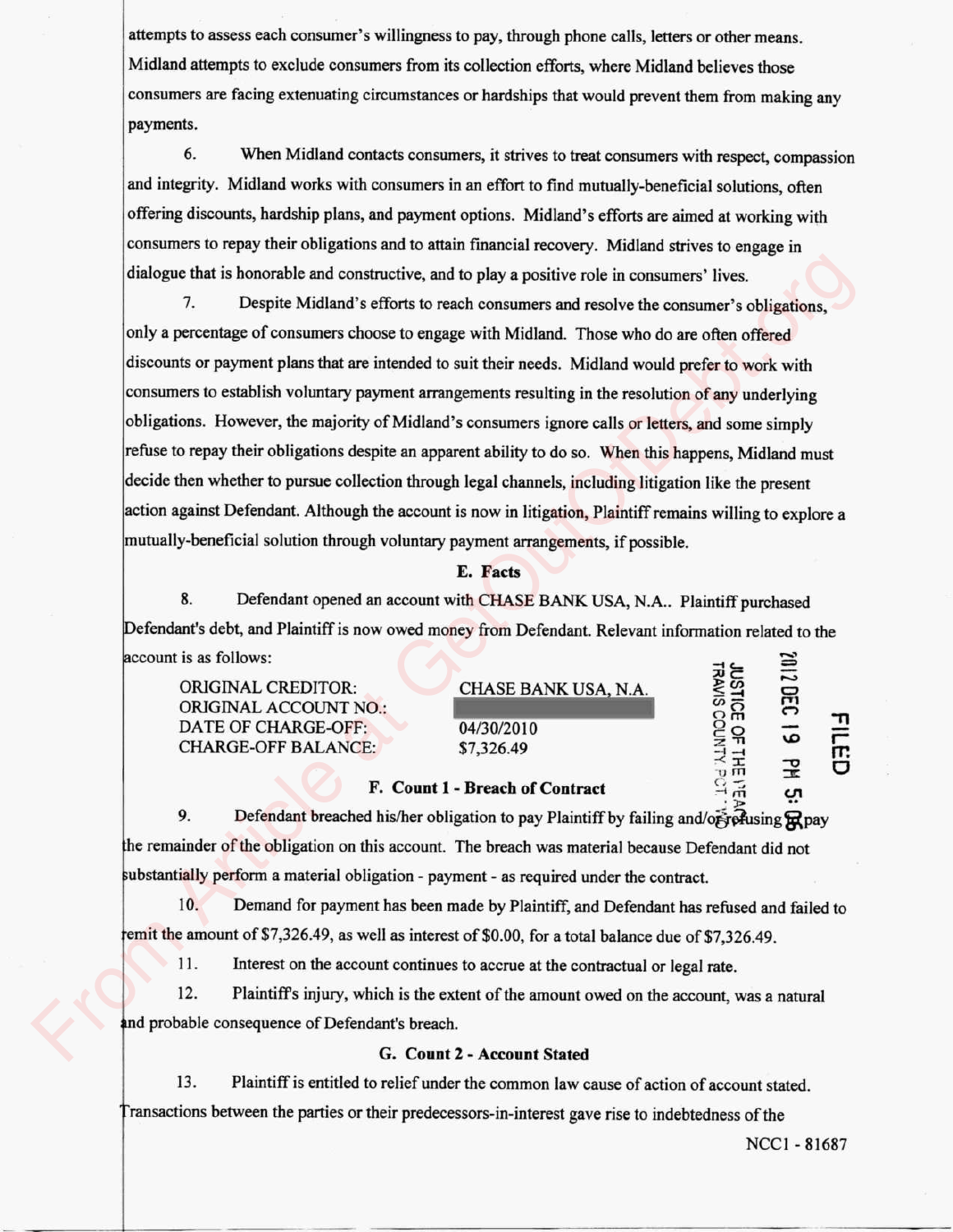Defendant to the Plaintiff. An agreement, express or implied, between the parties fixed an amount due, and the Defendant made a promise, express or implied, to pay the indebtedness.

# **H. Damages**

14. Plaintiff seeks liquidated damages in the amount of \$7,326.49, plus pre- and postjudgment interest as allowed by the contract and/or Texas law.

#### **I. Conditions Precedent**

15. All conditions precedent have been performed, have occurred, or should be excused.

# **J. Prayer**

For these reasons, Plaintiff asks that Defendant be cited to appear and answer, and that Plaintiff have judgment against Defendant for the following: For these reasons, Plaintiff asks that Defendant be cied to appear and answer, and that Plaintiff<br>have judgment at gainst Defendant for the following:<br>a. Actual damages in the amount of \$7,326.49;<br>b. Prejudgment and positu

- a. Actual damages in the amount of \$7,326.49;
- b. Prejudgment and postjudgment interest at the contractual rate or the highest legal rate;
- c. All costs of suit; and
- d. All other relief, in law and equity, to which Plaintiff may be entitled.

Respectfully submitted,

 $\approx$ **C3 ~ - I** r  $\tilde{\mathbb{F}}$   $\tilde{\mathbb{F}}$   $\tilde{\mathbb{F}}$   $\tilde{\mathbb{F}}$  $\vec{c}$   $\vec{r}$   $\vec{r}$   $\vec{c}$ **CR**

**I**

ge

 $\circ$ 

NCC1 - 81687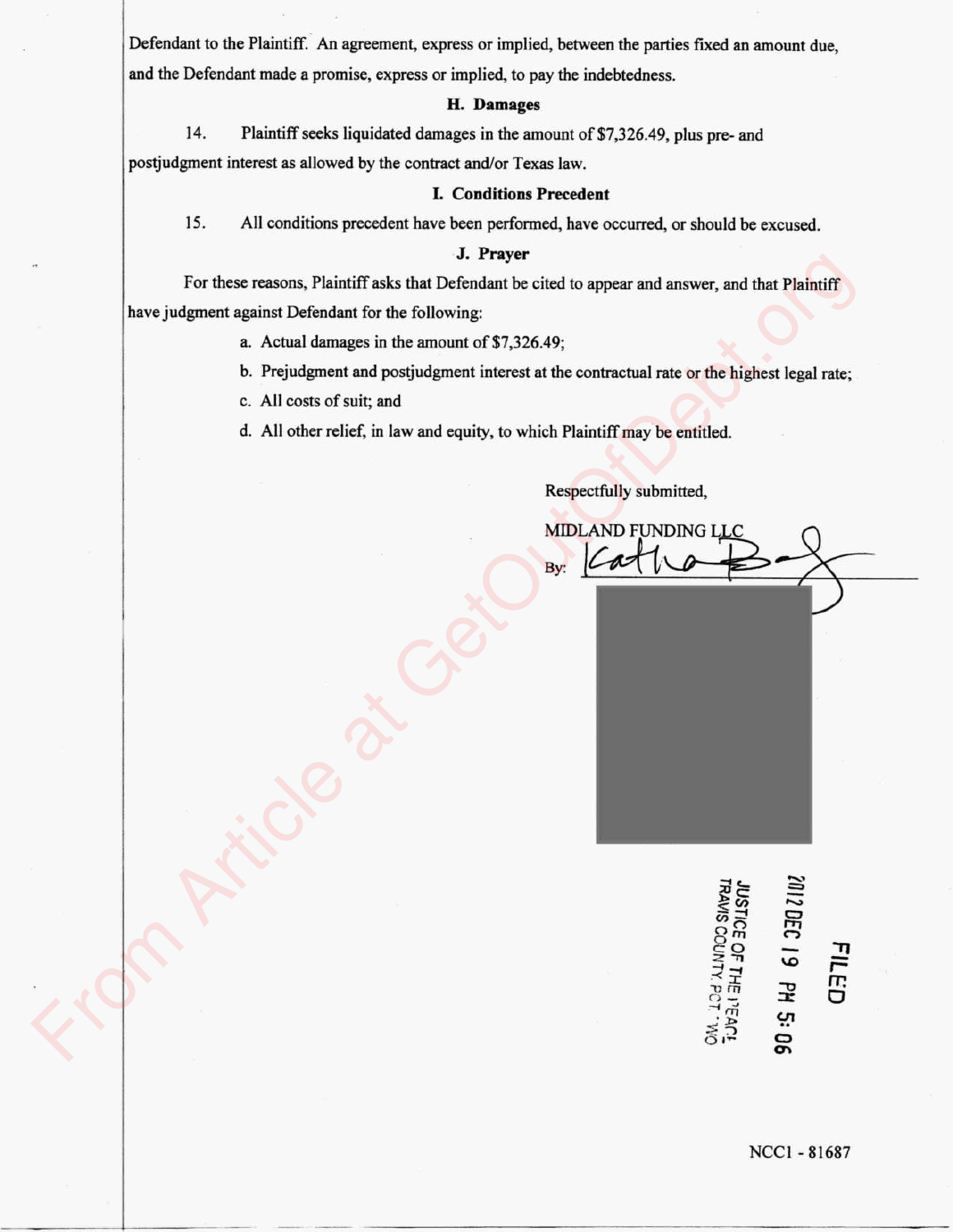| 05/17/10<br>\$7,326.49<br>\$1,801.00<br>\$2,096.00<br>Account number:<br>Make your check payable to:<br>\$<br><b>Chase Card Services.</b><br>Please write amount enclosed.<br>New address or e-mail? Print on back.<br>المنالبنا بالمنابيليا ووميا الواوا وباسلوا وبالوزارات<br><b>CARDMEMBER SERVICE</b><br>PO BOX 94014<br>PALATINE IL 60094-4014<br><b>CHASE O</b><br>Manage your account online:<br><b>Additional contact information</b><br>conveniently located on reverse side<br>www.chase.com/creditcards<br><b>ACCOUNT SUMMARY</b><br><b>PAYMENT INFORMATION</b><br><b>New Balance</b><br>\$7,326.49<br><b>Account Number:</b><br><b>Payment Due Date</b><br>05/17/10<br><b>Previous Balance</b><br>\$7,104.20<br>Minimum Payment Due<br>\$2,096.00<br>$+ $39.00$<br>Fees Charged<br>Late Payment Warning: If we do not receive your minimum<br>+\$183.29<br><b>Interest Charged</b><br>payment by the date listed above, you may have to pay up to a<br>\$7,326.49<br><b>New Balance</b><br>\$39.00 late fee and your APRs will be subject to increase to a<br>maximum Penalty APR of 29.99%.<br>03/21/10 - 04/20/10<br>Opening/Closing Date<br>Minimum Payment Warning: If you make only the minimum<br><b>Total Credit Line</b><br>\$15,300<br>payment each period, you will pay more in interest and it will take<br>\$7,973<br><b>Available Credit</b><br>you longer to pay off your balance. For example:<br>\$15,300<br><b>Cash Access Line</b><br>If you make no<br>You will pay off the<br>And you will end up<br><b>Available for Cash</b><br>\$0<br>additional charges<br>balance shown on<br>paying an estimated<br>using this card and<br>this statement in<br>total of<br>each month you<br>about<br>рау<br>Only the minimum<br>32 years<br>\$25,197<br>payment<br>\$312<br>3 years<br>\$11,248<br>(Savings=\$13,949)<br>If you would like information about credit counseling services, call<br>1-866-797-2885.<br>The outstanding balance on your credit card account is scheduled to be written off as a bad debt shortly. As a result, your credit<br>bureau will be updated with a negative rating that could last for up to seven years. We can still help, but you need to call us now at<br>1-888-792-7547 (dollect 1-302-594-8200).<br><b>FLEXIBLE REWARDS SUMMARY</b><br><b>Previous Points Balance</b><br>o<br>Thank you for using the credit card that earns<br>Points Earned on Purchases This Period<br>0<br>rewards that can be used for travel, gift cards,<br>Points Earned Through Chase Rewards Plus<br><b>JUSTICE OF THE I'EAC</b><br>TRAVIS COUNTY, PCT 'V,<br>0<br>cash, or merchandise. Remember, you can<br><b>New Total Points Balance</b><br>O<br>earn points by using your Flexible Rewards<br>credit card for everyday purchases like<br>groceries, gas, and drugstore purchases.<br>Your Chase Flexible Rewards credit card earns 1 point for every \$1 you spend on purchases. Earn up to an additional 10 points<br>while shopping online through www.chase.com/rewardsplus. Add authorized users, and sign up to have your monthly bills charged<br>to your card, too. Why not get rewards for all those purchases too? It's that simple. Simply go chase.com/rewards to choose your<br>reward today! Redeem your points anytime, or just check out new offers at www.chase.com/rewards.<br><b>ACCOUNT ACTIVITY</b><br>Date of<br>Transaction<br>Merchant Name or Transaction Description<br>\$ Amount<br><b>FEES CHARGED</b> |  |  |  |
|---------------------------------------------------------------------------------------------------------------------------------------------------------------------------------------------------------------------------------------------------------------------------------------------------------------------------------------------------------------------------------------------------------------------------------------------------------------------------------------------------------------------------------------------------------------------------------------------------------------------------------------------------------------------------------------------------------------------------------------------------------------------------------------------------------------------------------------------------------------------------------------------------------------------------------------------------------------------------------------------------------------------------------------------------------------------------------------------------------------------------------------------------------------------------------------------------------------------------------------------------------------------------------------------------------------------------------------------------------------------------------------------------------------------------------------------------------------------------------------------------------------------------------------------------------------------------------------------------------------------------------------------------------------------------------------------------------------------------------------------------------------------------------------------------------------------------------------------------------------------------------------------------------------------------------------------------------------------------------------------------------------------------------------------------------------------------------------------------------------------------------------------------------------------------------------------------------------------------------------------------------------------------------------------------------------------------------------------------------------------------------------------------------------------------------------------------------------------------------------------------------------------------------------------------------------------------------------------------------------------------------------------------------------------------------------------------------------------------------------------------------------------------------------------------------------------------------------------------------------------------------------------------------------------------------------------------------------------------------------------------------------------------------------------------------------------------------------------------------------------------------------------------------------------------------------------------------------------------------------------------------------------------------------------------------------------------------------------------------------------------------------------------------------------------------------------------------------------------------------|--|--|--|
|                                                                                                                                                                                                                                                                                                                                                                                                                                                                                                                                                                                                                                                                                                                                                                                                                                                                                                                                                                                                                                                                                                                                                                                                                                                                                                                                                                                                                                                                                                                                                                                                                                                                                                                                                                                                                                                                                                                                                                                                                                                                                                                                                                                                                                                                                                                                                                                                                                                                                                                                                                                                                                                                                                                                                                                                                                                                                                                                                                                                                                                                                                                                                                                                                                                                                                                                                                                                                                                                                       |  |  |  |
|                                                                                                                                                                                                                                                                                                                                                                                                                                                                                                                                                                                                                                                                                                                                                                                                                                                                                                                                                                                                                                                                                                                                                                                                                                                                                                                                                                                                                                                                                                                                                                                                                                                                                                                                                                                                                                                                                                                                                                                                                                                                                                                                                                                                                                                                                                                                                                                                                                                                                                                                                                                                                                                                                                                                                                                                                                                                                                                                                                                                                                                                                                                                                                                                                                                                                                                                                                                                                                                                                       |  |  |  |
|                                                                                                                                                                                                                                                                                                                                                                                                                                                                                                                                                                                                                                                                                                                                                                                                                                                                                                                                                                                                                                                                                                                                                                                                                                                                                                                                                                                                                                                                                                                                                                                                                                                                                                                                                                                                                                                                                                                                                                                                                                                                                                                                                                                                                                                                                                                                                                                                                                                                                                                                                                                                                                                                                                                                                                                                                                                                                                                                                                                                                                                                                                                                                                                                                                                                                                                                                                                                                                                                                       |  |  |  |
|                                                                                                                                                                                                                                                                                                                                                                                                                                                                                                                                                                                                                                                                                                                                                                                                                                                                                                                                                                                                                                                                                                                                                                                                                                                                                                                                                                                                                                                                                                                                                                                                                                                                                                                                                                                                                                                                                                                                                                                                                                                                                                                                                                                                                                                                                                                                                                                                                                                                                                                                                                                                                                                                                                                                                                                                                                                                                                                                                                                                                                                                                                                                                                                                                                                                                                                                                                                                                                                                                       |  |  |  |
|                                                                                                                                                                                                                                                                                                                                                                                                                                                                                                                                                                                                                                                                                                                                                                                                                                                                                                                                                                                                                                                                                                                                                                                                                                                                                                                                                                                                                                                                                                                                                                                                                                                                                                                                                                                                                                                                                                                                                                                                                                                                                                                                                                                                                                                                                                                                                                                                                                                                                                                                                                                                                                                                                                                                                                                                                                                                                                                                                                                                                                                                                                                                                                                                                                                                                                                                                                                                                                                                                       |  |  |  |
|                                                                                                                                                                                                                                                                                                                                                                                                                                                                                                                                                                                                                                                                                                                                                                                                                                                                                                                                                                                                                                                                                                                                                                                                                                                                                                                                                                                                                                                                                                                                                                                                                                                                                                                                                                                                                                                                                                                                                                                                                                                                                                                                                                                                                                                                                                                                                                                                                                                                                                                                                                                                                                                                                                                                                                                                                                                                                                                                                                                                                                                                                                                                                                                                                                                                                                                                                                                                                                                                                       |  |  |  |
|                                                                                                                                                                                                                                                                                                                                                                                                                                                                                                                                                                                                                                                                                                                                                                                                                                                                                                                                                                                                                                                                                                                                                                                                                                                                                                                                                                                                                                                                                                                                                                                                                                                                                                                                                                                                                                                                                                                                                                                                                                                                                                                                                                                                                                                                                                                                                                                                                                                                                                                                                                                                                                                                                                                                                                                                                                                                                                                                                                                                                                                                                                                                                                                                                                                                                                                                                                                                                                                                                       |  |  |  |
|                                                                                                                                                                                                                                                                                                                                                                                                                                                                                                                                                                                                                                                                                                                                                                                                                                                                                                                                                                                                                                                                                                                                                                                                                                                                                                                                                                                                                                                                                                                                                                                                                                                                                                                                                                                                                                                                                                                                                                                                                                                                                                                                                                                                                                                                                                                                                                                                                                                                                                                                                                                                                                                                                                                                                                                                                                                                                                                                                                                                                                                                                                                                                                                                                                                                                                                                                                                                                                                                                       |  |  |  |
|                                                                                                                                                                                                                                                                                                                                                                                                                                                                                                                                                                                                                                                                                                                                                                                                                                                                                                                                                                                                                                                                                                                                                                                                                                                                                                                                                                                                                                                                                                                                                                                                                                                                                                                                                                                                                                                                                                                                                                                                                                                                                                                                                                                                                                                                                                                                                                                                                                                                                                                                                                                                                                                                                                                                                                                                                                                                                                                                                                                                                                                                                                                                                                                                                                                                                                                                                                                                                                                                                       |  |  |  |
|                                                                                                                                                                                                                                                                                                                                                                                                                                                                                                                                                                                                                                                                                                                                                                                                                                                                                                                                                                                                                                                                                                                                                                                                                                                                                                                                                                                                                                                                                                                                                                                                                                                                                                                                                                                                                                                                                                                                                                                                                                                                                                                                                                                                                                                                                                                                                                                                                                                                                                                                                                                                                                                                                                                                                                                                                                                                                                                                                                                                                                                                                                                                                                                                                                                                                                                                                                                                                                                                                       |  |  |  |
|                                                                                                                                                                                                                                                                                                                                                                                                                                                                                                                                                                                                                                                                                                                                                                                                                                                                                                                                                                                                                                                                                                                                                                                                                                                                                                                                                                                                                                                                                                                                                                                                                                                                                                                                                                                                                                                                                                                                                                                                                                                                                                                                                                                                                                                                                                                                                                                                                                                                                                                                                                                                                                                                                                                                                                                                                                                                                                                                                                                                                                                                                                                                                                                                                                                                                                                                                                                                                                                                                       |  |  |  |
|                                                                                                                                                                                                                                                                                                                                                                                                                                                                                                                                                                                                                                                                                                                                                                                                                                                                                                                                                                                                                                                                                                                                                                                                                                                                                                                                                                                                                                                                                                                                                                                                                                                                                                                                                                                                                                                                                                                                                                                                                                                                                                                                                                                                                                                                                                                                                                                                                                                                                                                                                                                                                                                                                                                                                                                                                                                                                                                                                                                                                                                                                                                                                                                                                                                                                                                                                                                                                                                                                       |  |  |  |
|                                                                                                                                                                                                                                                                                                                                                                                                                                                                                                                                                                                                                                                                                                                                                                                                                                                                                                                                                                                                                                                                                                                                                                                                                                                                                                                                                                                                                                                                                                                                                                                                                                                                                                                                                                                                                                                                                                                                                                                                                                                                                                                                                                                                                                                                                                                                                                                                                                                                                                                                                                                                                                                                                                                                                                                                                                                                                                                                                                                                                                                                                                                                                                                                                                                                                                                                                                                                                                                                                       |  |  |  |
|                                                                                                                                                                                                                                                                                                                                                                                                                                                                                                                                                                                                                                                                                                                                                                                                                                                                                                                                                                                                                                                                                                                                                                                                                                                                                                                                                                                                                                                                                                                                                                                                                                                                                                                                                                                                                                                                                                                                                                                                                                                                                                                                                                                                                                                                                                                                                                                                                                                                                                                                                                                                                                                                                                                                                                                                                                                                                                                                                                                                                                                                                                                                                                                                                                                                                                                                                                                                                                                                                       |  |  |  |
|                                                                                                                                                                                                                                                                                                                                                                                                                                                                                                                                                                                                                                                                                                                                                                                                                                                                                                                                                                                                                                                                                                                                                                                                                                                                                                                                                                                                                                                                                                                                                                                                                                                                                                                                                                                                                                                                                                                                                                                                                                                                                                                                                                                                                                                                                                                                                                                                                                                                                                                                                                                                                                                                                                                                                                                                                                                                                                                                                                                                                                                                                                                                                                                                                                                                                                                                                                                                                                                                                       |  |  |  |
|                                                                                                                                                                                                                                                                                                                                                                                                                                                                                                                                                                                                                                                                                                                                                                                                                                                                                                                                                                                                                                                                                                                                                                                                                                                                                                                                                                                                                                                                                                                                                                                                                                                                                                                                                                                                                                                                                                                                                                                                                                                                                                                                                                                                                                                                                                                                                                                                                                                                                                                                                                                                                                                                                                                                                                                                                                                                                                                                                                                                                                                                                                                                                                                                                                                                                                                                                                                                                                                                                       |  |  |  |
|                                                                                                                                                                                                                                                                                                                                                                                                                                                                                                                                                                                                                                                                                                                                                                                                                                                                                                                                                                                                                                                                                                                                                                                                                                                                                                                                                                                                                                                                                                                                                                                                                                                                                                                                                                                                                                                                                                                                                                                                                                                                                                                                                                                                                                                                                                                                                                                                                                                                                                                                                                                                                                                                                                                                                                                                                                                                                                                                                                                                                                                                                                                                                                                                                                                                                                                                                                                                                                                                                       |  |  |  |
|                                                                                                                                                                                                                                                                                                                                                                                                                                                                                                                                                                                                                                                                                                                                                                                                                                                                                                                                                                                                                                                                                                                                                                                                                                                                                                                                                                                                                                                                                                                                                                                                                                                                                                                                                                                                                                                                                                                                                                                                                                                                                                                                                                                                                                                                                                                                                                                                                                                                                                                                                                                                                                                                                                                                                                                                                                                                                                                                                                                                                                                                                                                                                                                                                                                                                                                                                                                                                                                                                       |  |  |  |
|                                                                                                                                                                                                                                                                                                                                                                                                                                                                                                                                                                                                                                                                                                                                                                                                                                                                                                                                                                                                                                                                                                                                                                                                                                                                                                                                                                                                                                                                                                                                                                                                                                                                                                                                                                                                                                                                                                                                                                                                                                                                                                                                                                                                                                                                                                                                                                                                                                                                                                                                                                                                                                                                                                                                                                                                                                                                                                                                                                                                                                                                                                                                                                                                                                                                                                                                                                                                                                                                                       |  |  |  |
|                                                                                                                                                                                                                                                                                                                                                                                                                                                                                                                                                                                                                                                                                                                                                                                                                                                                                                                                                                                                                                                                                                                                                                                                                                                                                                                                                                                                                                                                                                                                                                                                                                                                                                                                                                                                                                                                                                                                                                                                                                                                                                                                                                                                                                                                                                                                                                                                                                                                                                                                                                                                                                                                                                                                                                                                                                                                                                                                                                                                                                                                                                                                                                                                                                                                                                                                                                                                                                                                                       |  |  |  |
|                                                                                                                                                                                                                                                                                                                                                                                                                                                                                                                                                                                                                                                                                                                                                                                                                                                                                                                                                                                                                                                                                                                                                                                                                                                                                                                                                                                                                                                                                                                                                                                                                                                                                                                                                                                                                                                                                                                                                                                                                                                                                                                                                                                                                                                                                                                                                                                                                                                                                                                                                                                                                                                                                                                                                                                                                                                                                                                                                                                                                                                                                                                                                                                                                                                                                                                                                                                                                                                                                       |  |  |  |
|                                                                                                                                                                                                                                                                                                                                                                                                                                                                                                                                                                                                                                                                                                                                                                                                                                                                                                                                                                                                                                                                                                                                                                                                                                                                                                                                                                                                                                                                                                                                                                                                                                                                                                                                                                                                                                                                                                                                                                                                                                                                                                                                                                                                                                                                                                                                                                                                                                                                                                                                                                                                                                                                                                                                                                                                                                                                                                                                                                                                                                                                                                                                                                                                                                                                                                                                                                                                                                                                                       |  |  |  |
|                                                                                                                                                                                                                                                                                                                                                                                                                                                                                                                                                                                                                                                                                                                                                                                                                                                                                                                                                                                                                                                                                                                                                                                                                                                                                                                                                                                                                                                                                                                                                                                                                                                                                                                                                                                                                                                                                                                                                                                                                                                                                                                                                                                                                                                                                                                                                                                                                                                                                                                                                                                                                                                                                                                                                                                                                                                                                                                                                                                                                                                                                                                                                                                                                                                                                                                                                                                                                                                                                       |  |  |  |
|                                                                                                                                                                                                                                                                                                                                                                                                                                                                                                                                                                                                                                                                                                                                                                                                                                                                                                                                                                                                                                                                                                                                                                                                                                                                                                                                                                                                                                                                                                                                                                                                                                                                                                                                                                                                                                                                                                                                                                                                                                                                                                                                                                                                                                                                                                                                                                                                                                                                                                                                                                                                                                                                                                                                                                                                                                                                                                                                                                                                                                                                                                                                                                                                                                                                                                                                                                                                                                                                                       |  |  |  |
|                                                                                                                                                                                                                                                                                                                                                                                                                                                                                                                                                                                                                                                                                                                                                                                                                                                                                                                                                                                                                                                                                                                                                                                                                                                                                                                                                                                                                                                                                                                                                                                                                                                                                                                                                                                                                                                                                                                                                                                                                                                                                                                                                                                                                                                                                                                                                                                                                                                                                                                                                                                                                                                                                                                                                                                                                                                                                                                                                                                                                                                                                                                                                                                                                                                                                                                                                                                                                                                                                       |  |  |  |
|                                                                                                                                                                                                                                                                                                                                                                                                                                                                                                                                                                                                                                                                                                                                                                                                                                                                                                                                                                                                                                                                                                                                                                                                                                                                                                                                                                                                                                                                                                                                                                                                                                                                                                                                                                                                                                                                                                                                                                                                                                                                                                                                                                                                                                                                                                                                                                                                                                                                                                                                                                                                                                                                                                                                                                                                                                                                                                                                                                                                                                                                                                                                                                                                                                                                                                                                                                                                                                                                                       |  |  |  |
|                                                                                                                                                                                                                                                                                                                                                                                                                                                                                                                                                                                                                                                                                                                                                                                                                                                                                                                                                                                                                                                                                                                                                                                                                                                                                                                                                                                                                                                                                                                                                                                                                                                                                                                                                                                                                                                                                                                                                                                                                                                                                                                                                                                                                                                                                                                                                                                                                                                                                                                                                                                                                                                                                                                                                                                                                                                                                                                                                                                                                                                                                                                                                                                                                                                                                                                                                                                                                                                                                       |  |  |  |
|                                                                                                                                                                                                                                                                                                                                                                                                                                                                                                                                                                                                                                                                                                                                                                                                                                                                                                                                                                                                                                                                                                                                                                                                                                                                                                                                                                                                                                                                                                                                                                                                                                                                                                                                                                                                                                                                                                                                                                                                                                                                                                                                                                                                                                                                                                                                                                                                                                                                                                                                                                                                                                                                                                                                                                                                                                                                                                                                                                                                                                                                                                                                                                                                                                                                                                                                                                                                                                                                                       |  |  |  |
|                                                                                                                                                                                                                                                                                                                                                                                                                                                                                                                                                                                                                                                                                                                                                                                                                                                                                                                                                                                                                                                                                                                                                                                                                                                                                                                                                                                                                                                                                                                                                                                                                                                                                                                                                                                                                                                                                                                                                                                                                                                                                                                                                                                                                                                                                                                                                                                                                                                                                                                                                                                                                                                                                                                                                                                                                                                                                                                                                                                                                                                                                                                                                                                                                                                                                                                                                                                                                                                                                       |  |  |  |
|                                                                                                                                                                                                                                                                                                                                                                                                                                                                                                                                                                                                                                                                                                                                                                                                                                                                                                                                                                                                                                                                                                                                                                                                                                                                                                                                                                                                                                                                                                                                                                                                                                                                                                                                                                                                                                                                                                                                                                                                                                                                                                                                                                                                                                                                                                                                                                                                                                                                                                                                                                                                                                                                                                                                                                                                                                                                                                                                                                                                                                                                                                                                                                                                                                                                                                                                                                                                                                                                                       |  |  |  |
|                                                                                                                                                                                                                                                                                                                                                                                                                                                                                                                                                                                                                                                                                                                                                                                                                                                                                                                                                                                                                                                                                                                                                                                                                                                                                                                                                                                                                                                                                                                                                                                                                                                                                                                                                                                                                                                                                                                                                                                                                                                                                                                                                                                                                                                                                                                                                                                                                                                                                                                                                                                                                                                                                                                                                                                                                                                                                                                                                                                                                                                                                                                                                                                                                                                                                                                                                                                                                                                                                       |  |  |  |
|                                                                                                                                                                                                                                                                                                                                                                                                                                                                                                                                                                                                                                                                                                                                                                                                                                                                                                                                                                                                                                                                                                                                                                                                                                                                                                                                                                                                                                                                                                                                                                                                                                                                                                                                                                                                                                                                                                                                                                                                                                                                                                                                                                                                                                                                                                                                                                                                                                                                                                                                                                                                                                                                                                                                                                                                                                                                                                                                                                                                                                                                                                                                                                                                                                                                                                                                                                                                                                                                                       |  |  |  |
|                                                                                                                                                                                                                                                                                                                                                                                                                                                                                                                                                                                                                                                                                                                                                                                                                                                                                                                                                                                                                                                                                                                                                                                                                                                                                                                                                                                                                                                                                                                                                                                                                                                                                                                                                                                                                                                                                                                                                                                                                                                                                                                                                                                                                                                                                                                                                                                                                                                                                                                                                                                                                                                                                                                                                                                                                                                                                                                                                                                                                                                                                                                                                                                                                                                                                                                                                                                                                                                                                       |  |  |  |
|                                                                                                                                                                                                                                                                                                                                                                                                                                                                                                                                                                                                                                                                                                                                                                                                                                                                                                                                                                                                                                                                                                                                                                                                                                                                                                                                                                                                                                                                                                                                                                                                                                                                                                                                                                                                                                                                                                                                                                                                                                                                                                                                                                                                                                                                                                                                                                                                                                                                                                                                                                                                                                                                                                                                                                                                                                                                                                                                                                                                                                                                                                                                                                                                                                                                                                                                                                                                                                                                                       |  |  |  |
|                                                                                                                                                                                                                                                                                                                                                                                                                                                                                                                                                                                                                                                                                                                                                                                                                                                                                                                                                                                                                                                                                                                                                                                                                                                                                                                                                                                                                                                                                                                                                                                                                                                                                                                                                                                                                                                                                                                                                                                                                                                                                                                                                                                                                                                                                                                                                                                                                                                                                                                                                                                                                                                                                                                                                                                                                                                                                                                                                                                                                                                                                                                                                                                                                                                                                                                                                                                                                                                                                       |  |  |  |
|                                                                                                                                                                                                                                                                                                                                                                                                                                                                                                                                                                                                                                                                                                                                                                                                                                                                                                                                                                                                                                                                                                                                                                                                                                                                                                                                                                                                                                                                                                                                                                                                                                                                                                                                                                                                                                                                                                                                                                                                                                                                                                                                                                                                                                                                                                                                                                                                                                                                                                                                                                                                                                                                                                                                                                                                                                                                                                                                                                                                                                                                                                                                                                                                                                                                                                                                                                                                                                                                                       |  |  |  |
|                                                                                                                                                                                                                                                                                                                                                                                                                                                                                                                                                                                                                                                                                                                                                                                                                                                                                                                                                                                                                                                                                                                                                                                                                                                                                                                                                                                                                                                                                                                                                                                                                                                                                                                                                                                                                                                                                                                                                                                                                                                                                                                                                                                                                                                                                                                                                                                                                                                                                                                                                                                                                                                                                                                                                                                                                                                                                                                                                                                                                                                                                                                                                                                                                                                                                                                                                                                                                                                                                       |  |  |  |
|                                                                                                                                                                                                                                                                                                                                                                                                                                                                                                                                                                                                                                                                                                                                                                                                                                                                                                                                                                                                                                                                                                                                                                                                                                                                                                                                                                                                                                                                                                                                                                                                                                                                                                                                                                                                                                                                                                                                                                                                                                                                                                                                                                                                                                                                                                                                                                                                                                                                                                                                                                                                                                                                                                                                                                                                                                                                                                                                                                                                                                                                                                                                                                                                                                                                                                                                                                                                                                                                                       |  |  |  |
|                                                                                                                                                                                                                                                                                                                                                                                                                                                                                                                                                                                                                                                                                                                                                                                                                                                                                                                                                                                                                                                                                                                                                                                                                                                                                                                                                                                                                                                                                                                                                                                                                                                                                                                                                                                                                                                                                                                                                                                                                                                                                                                                                                                                                                                                                                                                                                                                                                                                                                                                                                                                                                                                                                                                                                                                                                                                                                                                                                                                                                                                                                                                                                                                                                                                                                                                                                                                                                                                                       |  |  |  |
|                                                                                                                                                                                                                                                                                                                                                                                                                                                                                                                                                                                                                                                                                                                                                                                                                                                                                                                                                                                                                                                                                                                                                                                                                                                                                                                                                                                                                                                                                                                                                                                                                                                                                                                                                                                                                                                                                                                                                                                                                                                                                                                                                                                                                                                                                                                                                                                                                                                                                                                                                                                                                                                                                                                                                                                                                                                                                                                                                                                                                                                                                                                                                                                                                                                                                                                                                                                                                                                                                       |  |  |  |
|                                                                                                                                                                                                                                                                                                                                                                                                                                                                                                                                                                                                                                                                                                                                                                                                                                                                                                                                                                                                                                                                                                                                                                                                                                                                                                                                                                                                                                                                                                                                                                                                                                                                                                                                                                                                                                                                                                                                                                                                                                                                                                                                                                                                                                                                                                                                                                                                                                                                                                                                                                                                                                                                                                                                                                                                                                                                                                                                                                                                                                                                                                                                                                                                                                                                                                                                                                                                                                                                                       |  |  |  |
|                                                                                                                                                                                                                                                                                                                                                                                                                                                                                                                                                                                                                                                                                                                                                                                                                                                                                                                                                                                                                                                                                                                                                                                                                                                                                                                                                                                                                                                                                                                                                                                                                                                                                                                                                                                                                                                                                                                                                                                                                                                                                                                                                                                                                                                                                                                                                                                                                                                                                                                                                                                                                                                                                                                                                                                                                                                                                                                                                                                                                                                                                                                                                                                                                                                                                                                                                                                                                                                                                       |  |  |  |
|                                                                                                                                                                                                                                                                                                                                                                                                                                                                                                                                                                                                                                                                                                                                                                                                                                                                                                                                                                                                                                                                                                                                                                                                                                                                                                                                                                                                                                                                                                                                                                                                                                                                                                                                                                                                                                                                                                                                                                                                                                                                                                                                                                                                                                                                                                                                                                                                                                                                                                                                                                                                                                                                                                                                                                                                                                                                                                                                                                                                                                                                                                                                                                                                                                                                                                                                                                                                                                                                                       |  |  |  |
|                                                                                                                                                                                                                                                                                                                                                                                                                                                                                                                                                                                                                                                                                                                                                                                                                                                                                                                                                                                                                                                                                                                                                                                                                                                                                                                                                                                                                                                                                                                                                                                                                                                                                                                                                                                                                                                                                                                                                                                                                                                                                                                                                                                                                                                                                                                                                                                                                                                                                                                                                                                                                                                                                                                                                                                                                                                                                                                                                                                                                                                                                                                                                                                                                                                                                                                                                                                                                                                                                       |  |  |  |
|                                                                                                                                                                                                                                                                                                                                                                                                                                                                                                                                                                                                                                                                                                                                                                                                                                                                                                                                                                                                                                                                                                                                                                                                                                                                                                                                                                                                                                                                                                                                                                                                                                                                                                                                                                                                                                                                                                                                                                                                                                                                                                                                                                                                                                                                                                                                                                                                                                                                                                                                                                                                                                                                                                                                                                                                                                                                                                                                                                                                                                                                                                                                                                                                                                                                                                                                                                                                                                                                                       |  |  |  |
|                                                                                                                                                                                                                                                                                                                                                                                                                                                                                                                                                                                                                                                                                                                                                                                                                                                                                                                                                                                                                                                                                                                                                                                                                                                                                                                                                                                                                                                                                                                                                                                                                                                                                                                                                                                                                                                                                                                                                                                                                                                                                                                                                                                                                                                                                                                                                                                                                                                                                                                                                                                                                                                                                                                                                                                                                                                                                                                                                                                                                                                                                                                                                                                                                                                                                                                                                                                                                                                                                       |  |  |  |
|                                                                                                                                                                                                                                                                                                                                                                                                                                                                                                                                                                                                                                                                                                                                                                                                                                                                                                                                                                                                                                                                                                                                                                                                                                                                                                                                                                                                                                                                                                                                                                                                                                                                                                                                                                                                                                                                                                                                                                                                                                                                                                                                                                                                                                                                                                                                                                                                                                                                                                                                                                                                                                                                                                                                                                                                                                                                                                                                                                                                                                                                                                                                                                                                                                                                                                                                                                                                                                                                                       |  |  |  |
| 04/18<br>LATE FEE<br>39.00                                                                                                                                                                                                                                                                                                                                                                                                                                                                                                                                                                                                                                                                                                                                                                                                                                                                                                                                                                                                                                                                                                                                                                                                                                                                                                                                                                                                                                                                                                                                                                                                                                                                                                                                                                                                                                                                                                                                                                                                                                                                                                                                                                                                                                                                                                                                                                                                                                                                                                                                                                                                                                                                                                                                                                                                                                                                                                                                                                                                                                                                                                                                                                                                                                                                                                                                                                                                                                                            |  |  |  |
| TOTAL FEES FOR THIS PERIOD<br>\$39.00<br><b>INTEREST CHARGED</b>                                                                                                                                                                                                                                                                                                                                                                                                                                                                                                                                                                                                                                                                                                                                                                                                                                                                                                                                                                                                                                                                                                                                                                                                                                                                                                                                                                                                                                                                                                                                                                                                                                                                                                                                                                                                                                                                                                                                                                                                                                                                                                                                                                                                                                                                                                                                                                                                                                                                                                                                                                                                                                                                                                                                                                                                                                                                                                                                                                                                                                                                                                                                                                                                                                                                                                                                                                                                                      |  |  |  |
| 04/20<br>PURCHASE INTEREST CHARGE<br>6.55                                                                                                                                                                                                                                                                                                                                                                                                                                                                                                                                                                                                                                                                                                                                                                                                                                                                                                                                                                                                                                                                                                                                                                                                                                                                                                                                                                                                                                                                                                                                                                                                                                                                                                                                                                                                                                                                                                                                                                                                                                                                                                                                                                                                                                                                                                                                                                                                                                                                                                                                                                                                                                                                                                                                                                                                                                                                                                                                                                                                                                                                                                                                                                                                                                                                                                                                                                                                                                             |  |  |  |
| 04/20<br>CASH ADVANCE INTEREST CHARGE<br>176.74                                                                                                                                                                                                                                                                                                                                                                                                                                                                                                                                                                                                                                                                                                                                                                                                                                                                                                                                                                                                                                                                                                                                                                                                                                                                                                                                                                                                                                                                                                                                                                                                                                                                                                                                                                                                                                                                                                                                                                                                                                                                                                                                                                                                                                                                                                                                                                                                                                                                                                                                                                                                                                                                                                                                                                                                                                                                                                                                                                                                                                                                                                                                                                                                                                                                                                                                                                                                                                       |  |  |  |
| TOTAL INTEREST FOR THIS PERIOD<br>\$183.29                                                                                                                                                                                                                                                                                                                                                                                                                                                                                                                                                                                                                                                                                                                                                                                                                                                                                                                                                                                                                                                                                                                                                                                                                                                                                                                                                                                                                                                                                                                                                                                                                                                                                                                                                                                                                                                                                                                                                                                                                                                                                                                                                                                                                                                                                                                                                                                                                                                                                                                                                                                                                                                                                                                                                                                                                                                                                                                                                                                                                                                                                                                                                                                                                                                                                                                                                                                                                                            |  |  |  |

**FILED**<br>2017 DEC 19 PH 5: 06

0000001 FIS33338 D

This Statement is a Facsimile - Not an original  $\frac{1}{2000 N}$  2 20 1004/20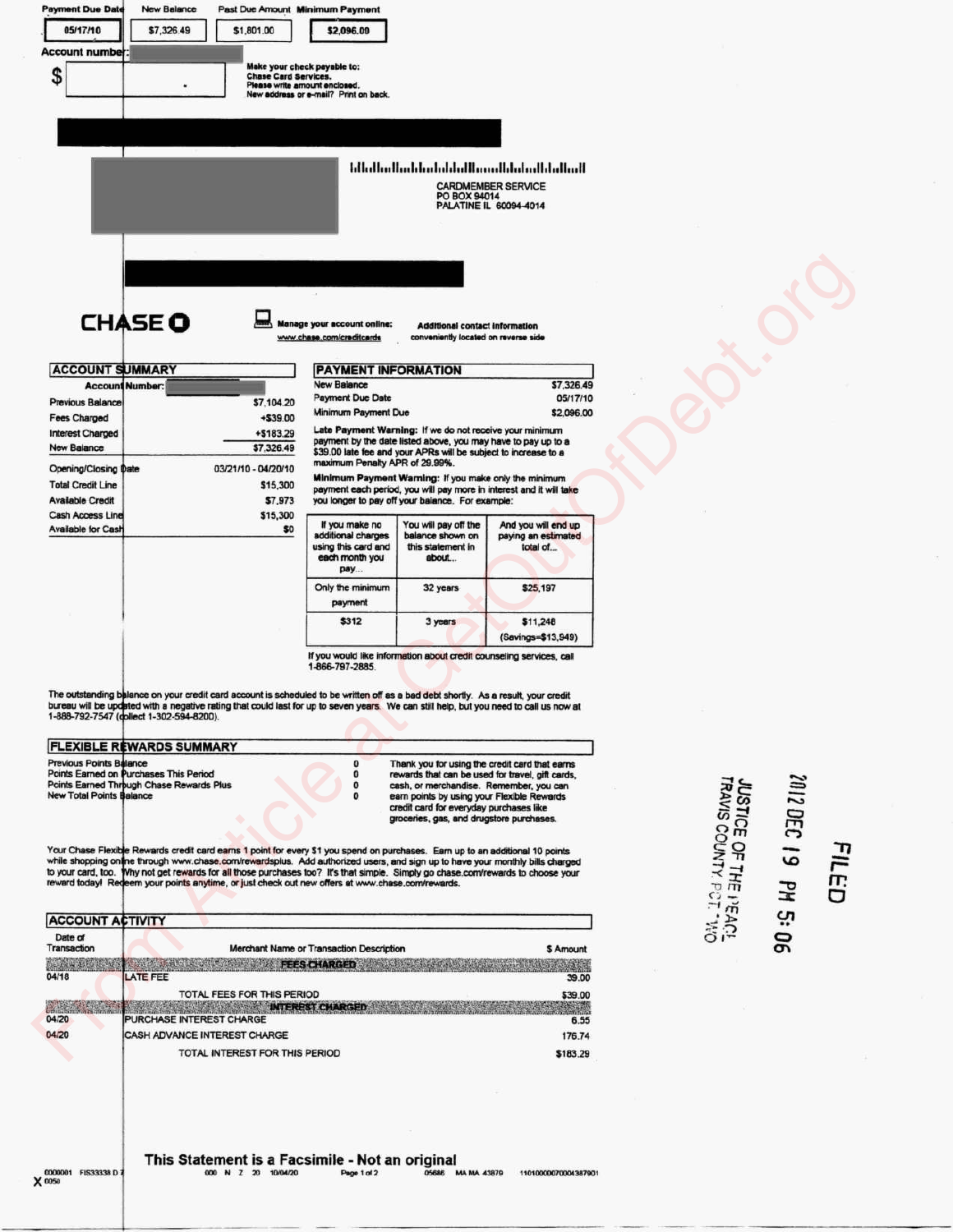| Total fees charged in 2010      | \$117.00 |
|---------------------------------|----------|
| Total interest observed in 2010 |          |

| <b>INTEREST CHARGES</b> |  |
|-------------------------|--|
|                         |  |

 $\bar{\Gamma}$ 

 $\hat{\boldsymbol{\epsilon}}$  $\hat{\mathcal{L}}$ 

 $\bar{\Gamma}$ 

 $\overline{\phantom{a}}$ 

| Your Annual Percentage Rate (APR) is the annual interest rate on your account. |                                                     |                                               |                            |                                              |  |  |
|--------------------------------------------------------------------------------|-----------------------------------------------------|-----------------------------------------------|----------------------------|----------------------------------------------|--|--|
| <b>Balance</b><br>Туре                                                         | Annual<br>Percentage Rate (APR)<br>31 Days In Cycle | Balance<br><b>Subject To</b><br>Interest Rate | <b>Interest</b><br>Charges | Accrued<br><b>Interest</b><br><b>Charges</b> |  |  |
| Purchases<br>Cash Advances                                                     | 29.99% (v)<br>29.99% (v)                            | \$257.13<br>\$6.939.09                        | \$6.55<br>\$176.74         | \$0.00<br>\$0.00                             |  |  |

Year-to-date totals reflect all charges minus any refunds

applied to your account on or after January 31, 2010.

\$117.00 \$516.84

٦

 $(v)$  = Variable Rate

Please see Information About Your Account section for the Calculation of Balance Subject to Interest Rate, Annual Renewal Notice,<br>How to Avoid Iplerest on Purchases, and other important information, as applicable.

# 2012 DEC 19 PM 5:07

**JUSTICE OF THE PEACE TRACE**